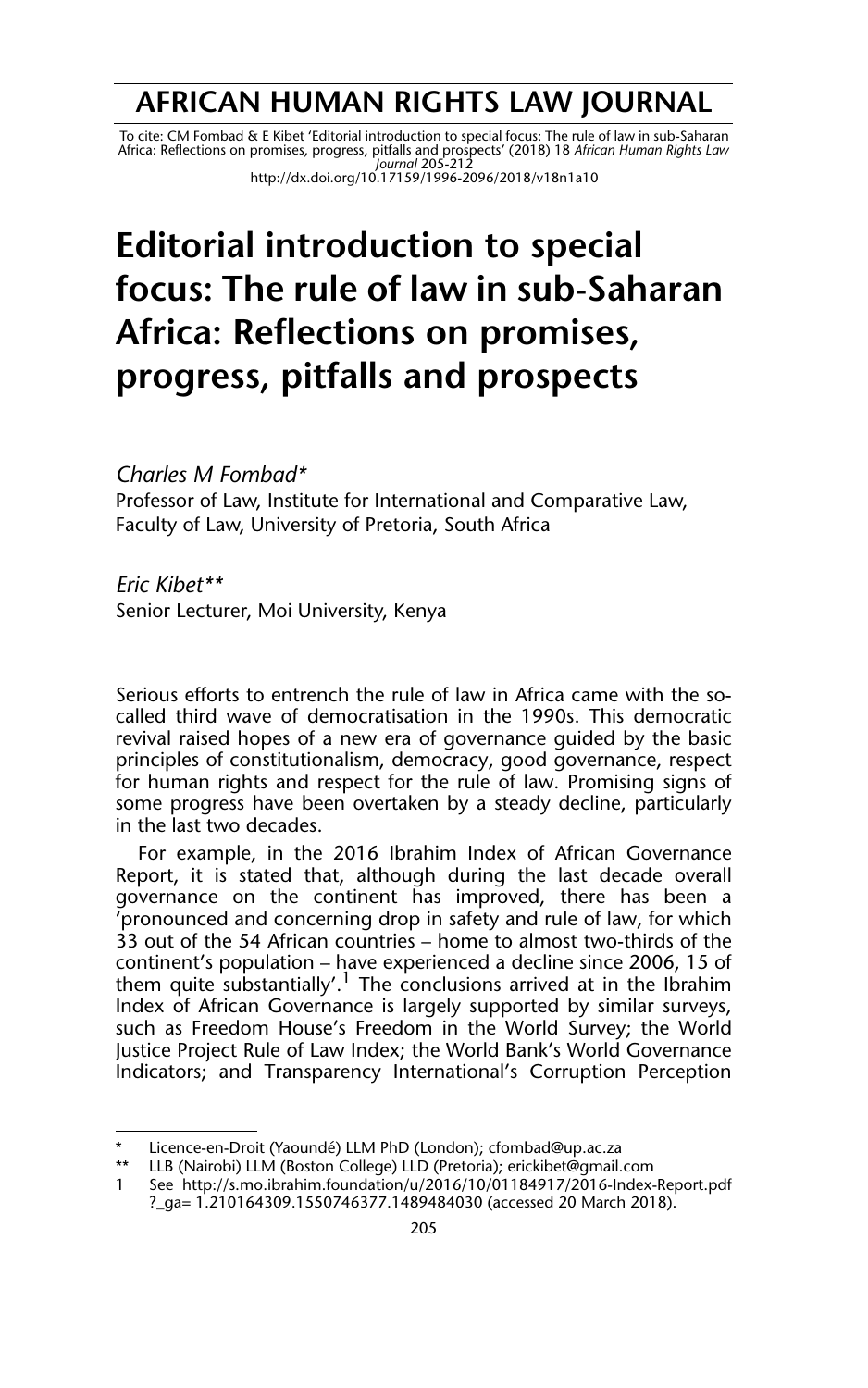Index. In fact, in the latest Freedom in the World 2017, Freedom House notes that of the 11 countries in the world with the worst aggregate scores for political and civil liberties, six of these (Eritrea, South Sudan, Somalia, Sudan, Equatorial Guinea and the Central African Republic) are from sub-Saharan Africa.<sup>2</sup> In a poll jointly conducted by *The New York Times* and the Pew Global Attitudes Project in 2006, a majority of Africans polled in ten sub-Saharan African countries indicated that they had been better off five years prior to the survey.<sup>3</sup> Afrobarometer in its latest survey report on access to justice reveals that substantial barriers still inhibit citizens' access to justice in most African countries. While noting that countries differ greatly in the extent and quality of their citizens' access to justice, Afrobarometer points out that even the best-performing states have substantial work to do before they can claim to meet the call of the United Nations (UN) Sustainable Development Goal 16 for 'access to justice for all'. It notes that, for example, South Africa, which could be regarded as among the better performers, recorded a drop to 56 per cent (from 69 per cent ten years ago) of trust in courts.<sup>4</sup>

In light of such evidence, one can no longer be complacent about the dark clouds that are beginning to gather to imperil the few gains in terms of constitutionalism, democracy, good governance and respect for the rule of law that the 'third wave' brought. Given the importance of the rule of law as an instrument for promoting social, political, economic and social development, all of which are critical to peace and stability, the ominous decline in respect for the rule of law cannot be ignored. A two-day conference that took place at the Faculty of Law, University of Pretoria, South Africa, from 29 to 30 June 2017, jointly organised by the Institute for International and Comparative Law at the University of Pretoria and the Konrad Adenauer Stiftung Rule of Law Programme for Sub-Saharan Africa, Kenya, examined various aspects of the rule of law challenges facing Africa. A few selected papers presented during this conference appear in this section of the *Journal*. These start with an overview of the rule of law crisis. The articles deal with other topical issues, such as the rule of law and democracy; the rule of law and access to justice; the rule of law, discriminatory practices and social equalities; the rule of law and

<sup>2</sup> See https://freedomhouse.org/report/freedom-world/freedom-world-2017?gclid=C jwKEAjwqZ7GBRC1srKSv9TV\_iwSJADKTjaDbs23e9DVyVCU0xsjB-9nJ1l-C0\_Z5scIt0 HoNO3tPRoCN4\_w\_wcB (accessed 20 March 2018).

<sup>3</sup> See P Shivute 'The rule of law in sub-Saharan Africa – An overview' http://www. kas.de/upload/auslandshomepages/namibia/HumanRights/shivute2.pdf (accessed 20 March 2018).

<sup>4</sup> See Afrobarometer Policy Paper 39, 'Ambitious SDG goal confronts challenging realities: Access to justice is still elusive for many Africans' http://afrobarometer.org/ sites/default/files/publications/Policy%20papers/ab\_r6\_policypaperno39\_access\_to \_justice\_in\_africa\_eng.pdf (accessed 20 March 2018).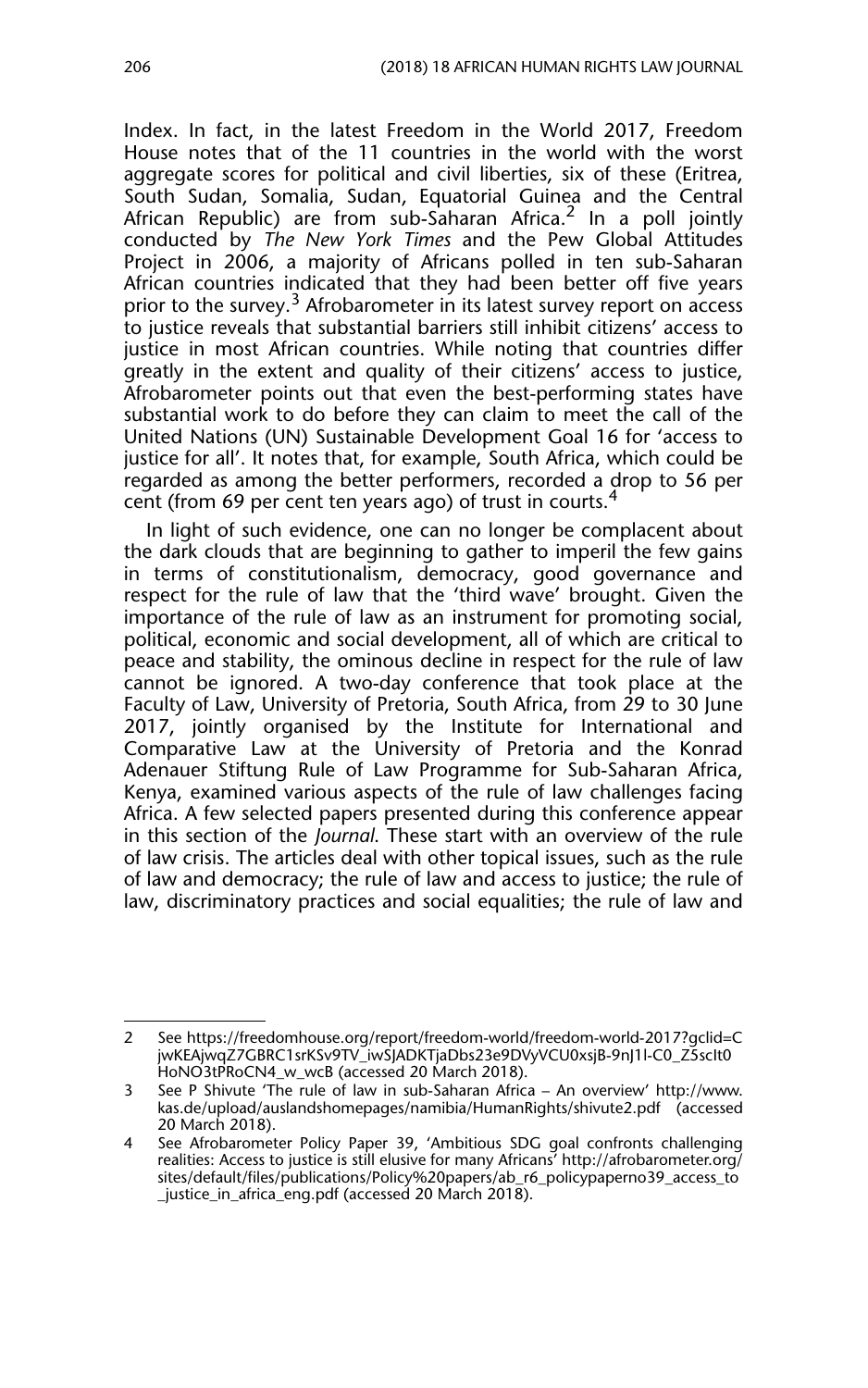surveillance; and some aspects of monitoring and enforcing the rule of law in Africa.

In the introductory overview of the crisis of the rule of law in Africa that provides a general context of the challenges that Africa faces, Fombad starts by providing a detailed analysis of the meaning of the concept of the rule of law. He points out that because of its broad nature, there is no generally-agreed meaning of the concept of the rule of law. Nevertheless, Fombad indicates that there is now general recognition of the fact that it is a critical bulwark against insecurity, poverty and capricious and arbitrary government, and entails the observance of good laws that demand, at a minimum, good governance, accountability and the protection of human rights. Drawing from published surveys on the rule of law, Fombad demonstrates that for nearly two decades, there has been a steady decline in the state of the rule of law in Africa. This is of concern especially considering that even in countries that had recorded significant gains as far as the rule of law is concerned, there has been a steady decline, while some countries have consistently scored poorly over the years. Fombad recommends the enhancement of mechanisms for monitoring compliance and enforcement. He suggests that this should be done within the existing legal framework of the African Union (AU), such as the African Union Commission, the Peace and Security Council, and the African Peer Review Mechanism.

The rule of law is the bedrock on which democracy and democratic practices are supposed to be anchored. Although democracy in one form or another is well established through the regular holding of multiparty elections in sub-Saharan Africa, there are many signs of creeping authoritarianism. This is so not only in countries with a good record on democracy, such as Botswana and South Africa, but also in those countries that have used democracy as a charade behind which to dissimulate their despotism, such as Cameroon and Zimbabwe. Frimpong and Agyeman-Budu use the Ghanaian experience from independence to date as a case study for democracy and the rule of law. Their article takes us on a journey through the various phases of the rule of law and democracy situation in Ghana, from independence in 1957, through the period of military regimes, to date. The article exposes two problems facing the rule of law and democracy in contemporary Ghana: the security of tenure of judges and the appointment of members of parliament as ministers of state. The authors illustrate how the reasoning by the judges of the Supreme Court in the presidential election petition challenging the election of John Mahama failed to uphold the Constitution. The Court instead chose the convenient option and upheld the election of Mahama rather than to uphold the law and the cardinal democratic principle that elections must always reflect the wishes of the people. The authors argue that the Ghanaian courts on numerous occasions when given the opportunity to do so have failed to uphold the rule of law in their decisions. The article also raises an interesting point in its claim that the Constitution of Ghana inherently undermines the rule of law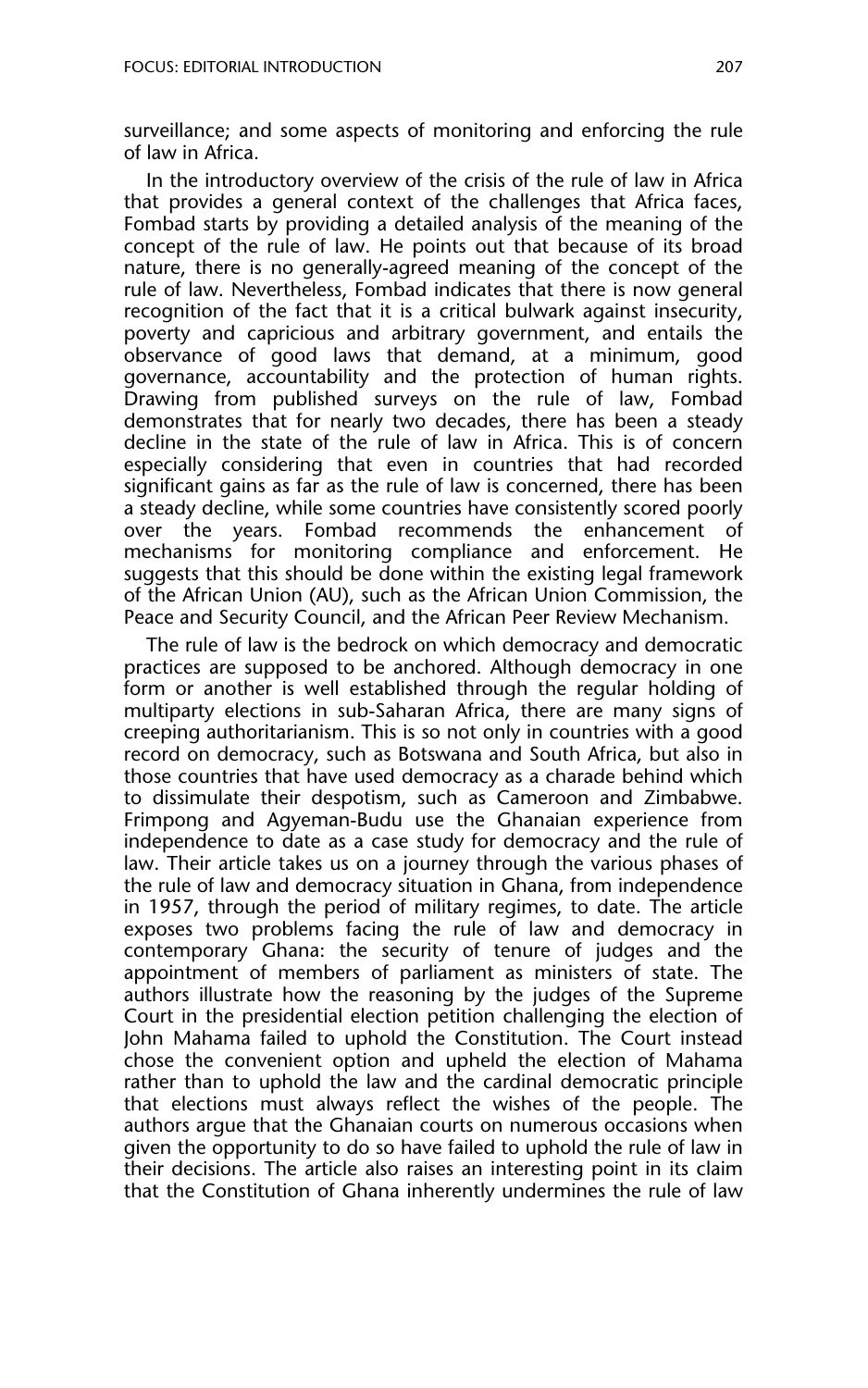in Ghana in its indemnity clauses that bar the courts from challenging the actions of the military regimes. In conclusion, the authors suggest that there is need for a complete overhaul of the constitutional order if the rule of law is to be secured in Ghana.

Although access to justice has long been regarded as one of the important cornerstones of the rule of law, democracy, good governance and effective and equitable development, it unfortunately remains elusive to many ordinary citizens in sub-Saharan Africa. There are numerous causes of the challenges to access to justice. One dimension of this is explored in the article by Inman and Magadju, who examine international crimes, national trials and victim participation as an avenue to enhance the rule of law and addressing impunity in the Democratic Republic of the Congo (DRC). The article traces the origin of the right to victim participation and explores the position under the UN Basic Principles and Guidelines on the Right to a Remedy and Reparations for Victims of Gross Violations of International Human Rights Law and Serious Violations of Humanitarian Law; the European Convention on Human Rights (as interpreted by the European Court of Human Rights); Principles and Guidelines on the Right to a Fair Trial and Legal Assistance in Africa; the American Convention on Human Rights (as interpreted by the Inter-American Court of Human Rights); and the practice before the Extraordinary Chambers in the Courts of Cambodia (ECCC) and the military tribunals in the DRC. The authors observe that the participation of victims is essential as it recognises the victim's rights to retribution and enhances the notion of access to justice by victims. The article examines the practice of participation of victims before the ECCC, and suggests that the system provides a good model for the trials before the military tribunals trying international crimes committed during the conflicts in the DRC as it is based on the civil law tradition that is similar to that in the DRC. Furthermore, the article identifies various challenges that the trials before the military tribunals in the DRC face. This includes poor or a complete lack of representation of victims by competent lawyers; a lack of effective witness and victim protection; and high court fees, which make it impossible for many victims to realise reparations ordered by the courts. This, the authors observe, undermines access to justice by the victims of crimes and perpetrates the high level of impunity in the DRC as far as international crimes are concerned.

Another perspective to this is provided by Moyo in his article on standing, access to justice and the rule of law in Zimbabwe. Moyo evaluates the position of the law in Zimbabwe in respect of standing and how it affects access to justice and the rule of law broadly. He traces the rules of standing for constitutional claims under the now defunct Lancaster House Constitution, and shows how both the text of the Constitution as well as judicial declarations took very narrow and restrictive positions that effectively locked out legitimate claims for reasons that claimants did not have a 'direct and substantive' interest. The article uses several examples to illustrate how this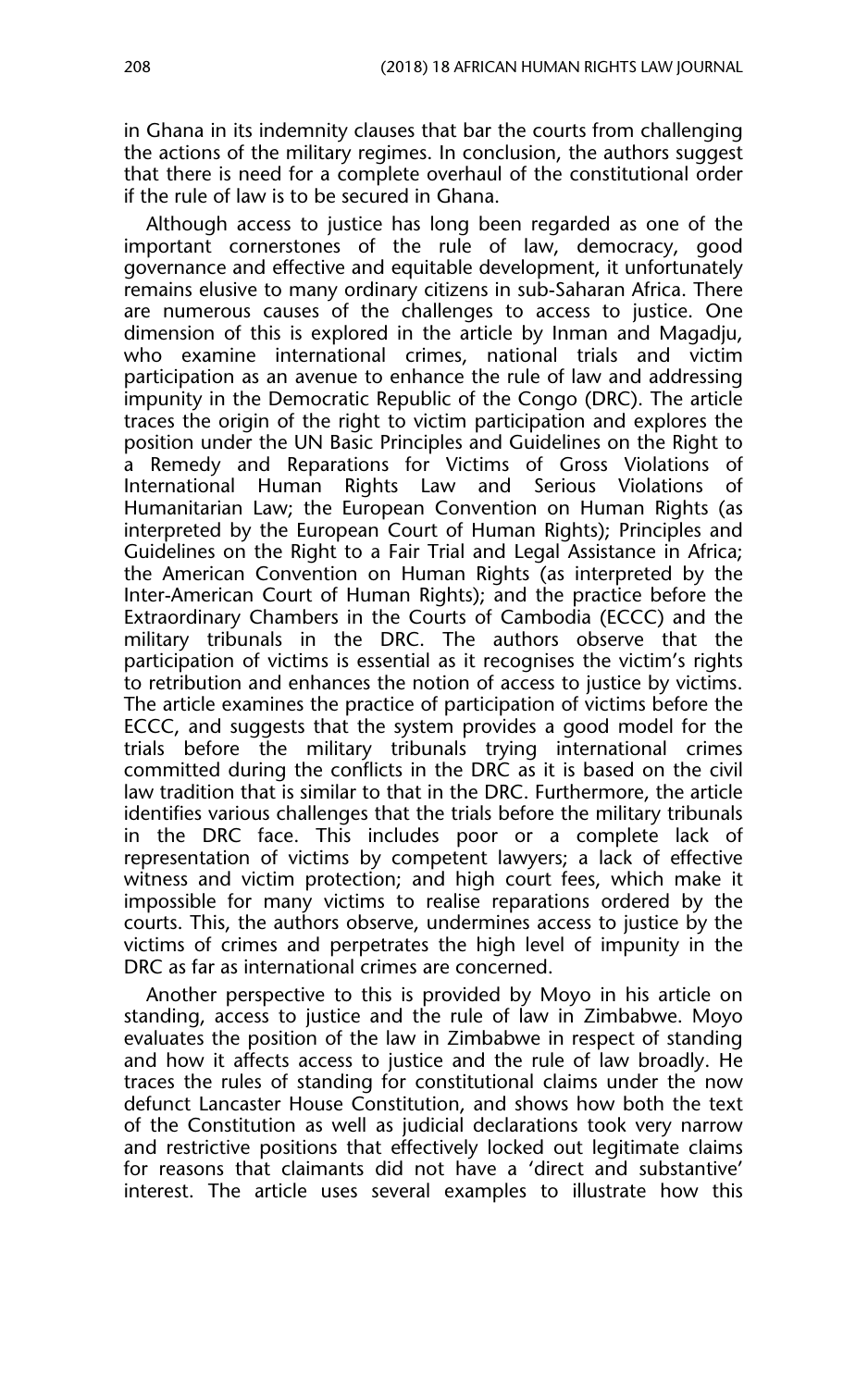position on standing resulted in cases being defeated and the courts failing to uphold constitutional rights on the basis of procedural technicalities. The article subsequently shows how the enactment of the current Constitution has largely cured this problem through broadening the scope of *locus standi.* Moyo shows that, under the current Constitution, courts can entertain claims for violations or threats of the violation of rights from persons who are directly affected as well as those suing on behalf of others or in the interests of the public. The article argues that this enhances access to justice, the protection of human rights and the rule of law.

Minorities – racial, religious, ethnic or others, such as foreigners – have become targets in many instances when the rule of law is disregarded. This has raised complex issues of discrimination, marginalisation and social inequalities. Two articles discuss some aspects of these complex issues. Rudman looks at the position of women in the article 'Women's access to regional justice as a fundamental element of the rule of law: The absence of a committee on the rights of women in Africa and its effects on the enforcement of the African Women's Protocol'. The article focuses on the challenges facing the enforcement of women's rights in Africa before regional human rights enforcement institutions, such as the African Commission on Human and Peoples' Rights and the African Court on Human and Peoples' Rights. After pointing out that the concept of the rule of law entails several aspects of human rights, Rudman focuses on women's rights as a special feature of human rights that has received a significant boost in Africa through the adoption and wide ratification of the Protocol to the African Charter on Human and Peoples' Rights on the Rights of Women in Africa (African Women's Protocol). She then goes on to expose the internal and external weaknesses undermining the realisation of women's rights as guaranteed in the Women's Protocol. The emphasis is on the protection and enforcement of women's rights as an aspect of human rights guaranteed under African regional law. Rudman puts forward some practical ideas on what should be done to enhance respect for the rule of law as far as women's rights are concerned. She proposes amendments to the Protocol to create a Committee on the Rights of Women within the African Women's Protocol modelled after the CEDAW Committee. She also proposes that the African Commission should reconceptualise its approach to women's issues. Furthermore, she recommends amendments to allow the African Committee of Experts on the Rights of the Child to refer cases before it to the African Court. This, the article argues, would promote the enforcement of women's rights, as the Committee will act as a receiver of complaints with respect to violations as well as a driver or champion of the enforcement of the rights before the relevant institutions.

Hindeya examines the rule of law and the challenges that the rule of law in Ethiopia faces in respect of land rights of minority communities. He demonstrates that although the Constitution of Ethiopia protects the land rights of minority communities and gives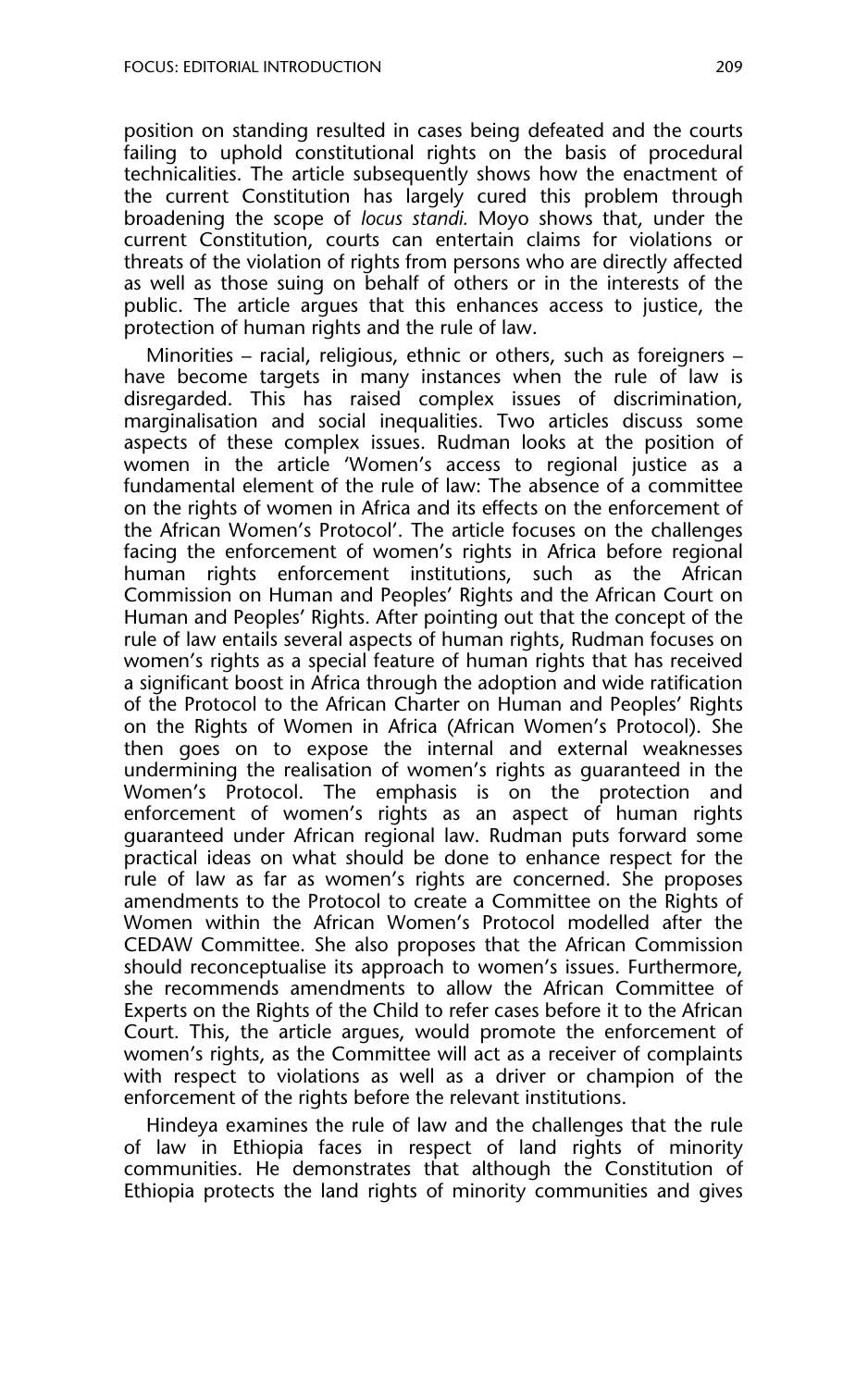regional states the power to manage land resources, the practice is at variance with these guarantees. Through the delegation of power by regional state government to the federal government as well as the far-reaching power and patronage of the ruling party, the federal government enjoys wide powers to deal with land. This purported delegation of powers, the article argues, is contrary to the letter of the Constitution and lacks basis in law. Pursuant to delegated powers, the article illustrates that the federal government in the recent past has transferred huge tracts of land to foreign investors without the consent or involvement of local communities. As a result, ethnic minorities in the Gambella and Benishangl-Gumuz regions of Ethiopia have been dispossessed and deprived of their land rights, with little or no recourse to justice, since the public generally have no confidence in the courts, especially on matters where the executive is the violator of the law.

One of the greatest threats posed to democracy and respect for the rule of law today is the misuse of personal data and the illegal use or misuse of information collected legally or illegally through surveillance. Most of the abuses have been associated with the fight against terrorism, which has been used as a pretext for frequent flagrant violations of human rights and the clamping down on legitimate opposition activities. Abdulrauf provides a general overview of this problem. Focusing on electronic surveillance and its legal framework in sub-Saharan Africa, Abdulrauf shows how electronic surveillance undermines the right to privacy and other human rights guaranteed by the law. He argues that electronic surveillance have more implications for the rule of law beyond the violation of the right to privacy. The article demonstrates that electronic surveillance also fosters serious abuses of power by the state, and often has a negative effect on the independence of the judiciary, among other tenets of the rule of law. After examining some of the measures necessary to entrench the rule of law in the use of electronic surveillance in the sub-Saharan region, Abdulrauf points out that there now is a commendable trend towards the development of *sui generis* laws to regulate electronic surveillance since privacy laws clearly are inadequate. Another dimension of this problem is examined by Gebreegziabher whose article looks at the right to privacy in the age of surveillance to counter terrorism in Ethiopia. He points out that in spite of being a useful tool to prevent and prosecute terrorism, surveillance is increasingly being utilised as an excuse for infringements on privacy in several jurisdictions. The article identifies legal and practical problems causing violations of the right to privacy while countering terrorism in Ethiopia. The analysis is substantiated by an empirical study involving key informant interviews and case file reviews from Ethiopian courts. His analysis suggests that there is widespread use of warrantless interceptions that are used as prosecution evidence in defiance of the law. He concludes that there is a need to ensure that counter-terrorism surveillance in Ethiopia is carried out in conformity with the law to reflect the values of a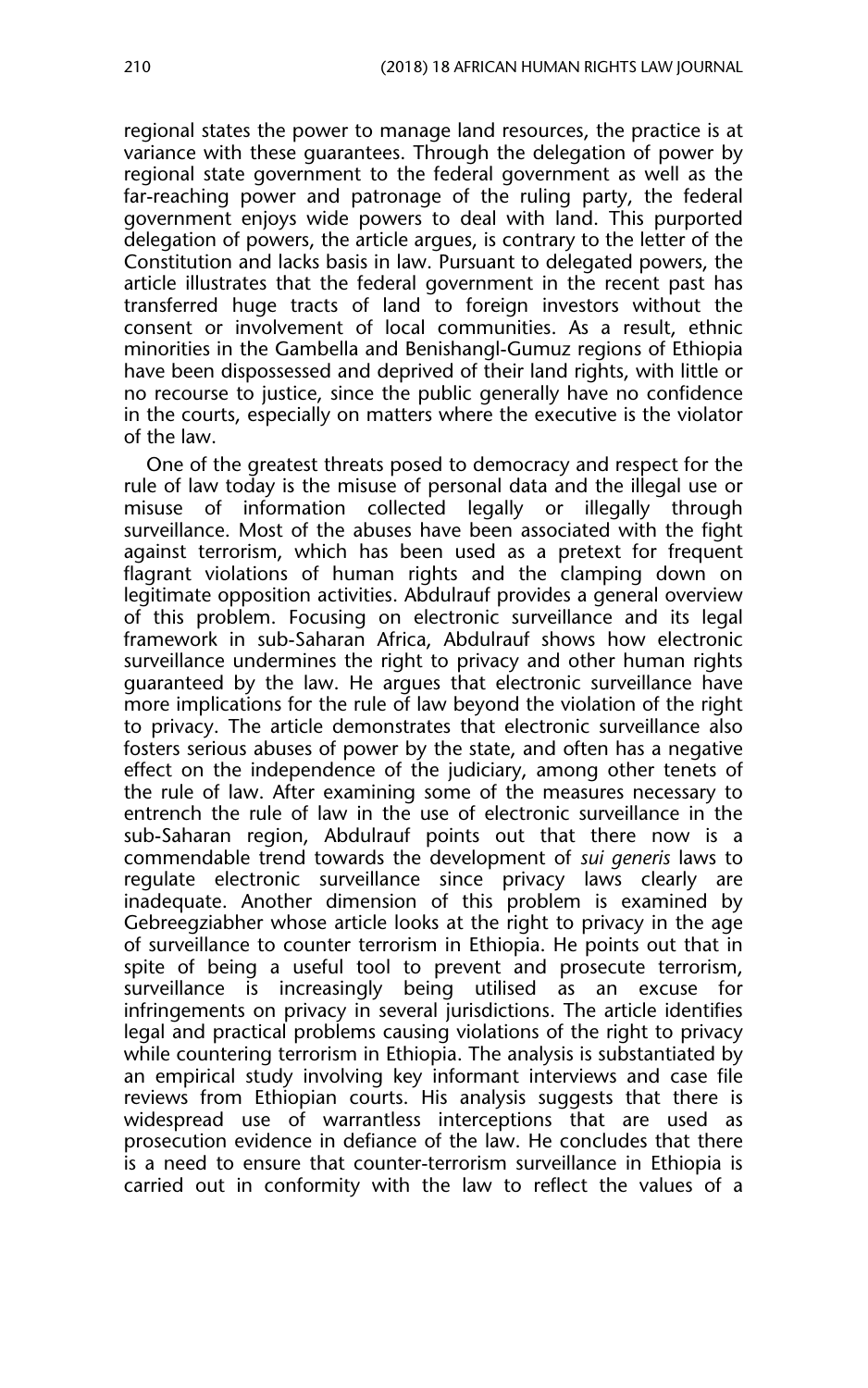democratic society based on the rule of law and respect for the right to privacy.

The final article deals with the issue of monitoring and enforcing the rule of law in Africa. The contextual elements of the rule of law suggest that certain standards could be developed for assessing the rule of law at the level of the AU, regional economic communities and other international organisations. Hansen and Mue explore one of the possibilities for doing this. Their article is based on draft principles that, it is argued, can be beneficial to the International Criminal Court (ICC), civil society and other role players in the international criminal justice system. These draft principles are drawn from the experiences of the failed attempts to prosecute Kenyan cases linked to the postelection violence of 2007 before the ICC. The article shows how cooperation among member states is an obligation that cannot be assumed simply because it is required by the Rome Statute of the ICC. The authors demonstrate how co-operation with Kenya became a huge challenge during the proceedings as key suspects held powerful positions in the Kenyan government. It is worth noting that despite the referral by Kenya to the Assembly of State Parties (ASP) by the Court for non-co-operation, the ASP has not had and is unlikely to have the item on its agenda. The article also shows how the immunity of state officials is a complex issue. Whereas the position of suspects is irrelevant under the Statute, the article demonstrates how the cases against President Kenyatta and Vice-President Ruto became complicated because of their powerful official positions. The article compares this position with the proposals under the Protocol on Amendments to the Protocol on the Statute of the African Court of Justice and Human Rights (Malabo Protocol) of the AU to grant immunity to heads of state and senior government officials, and notes that in reality there may be no practical differences between the position of the Malabo Protocol and the Rome Statute, given the experiences of the Kenyan cases. On complementarity, the article points out how this principle faces serious challenges in view of the fact that states may not be interested in accountability for international crimes. The article also draws attention to the challenges experienced as far as witness protection and the participation of victims are concerned, and offers suggestions on how the situation could be improved. In setting out the Nairobi Principles on Accountability, the article shows how it offers practical training, advocacy and practical tools for role players in international criminal justice, such as the ICC, the AU, state parties and civil society. This, they conclude, would help to advance the cause of justice in Africa as far as accountability for international crimes is concerned, thereby reducing impunity and promoting respect for the rule of law.

A number of important conclusions may be drawn from these articles about the state of the rule of law in Africa. First, it is clear that there has been and continues to be a steady decline in the state of the rule of law in sub-Saharan Africa. This conclusion is based on and supported by various empirical studies and case studies presented in